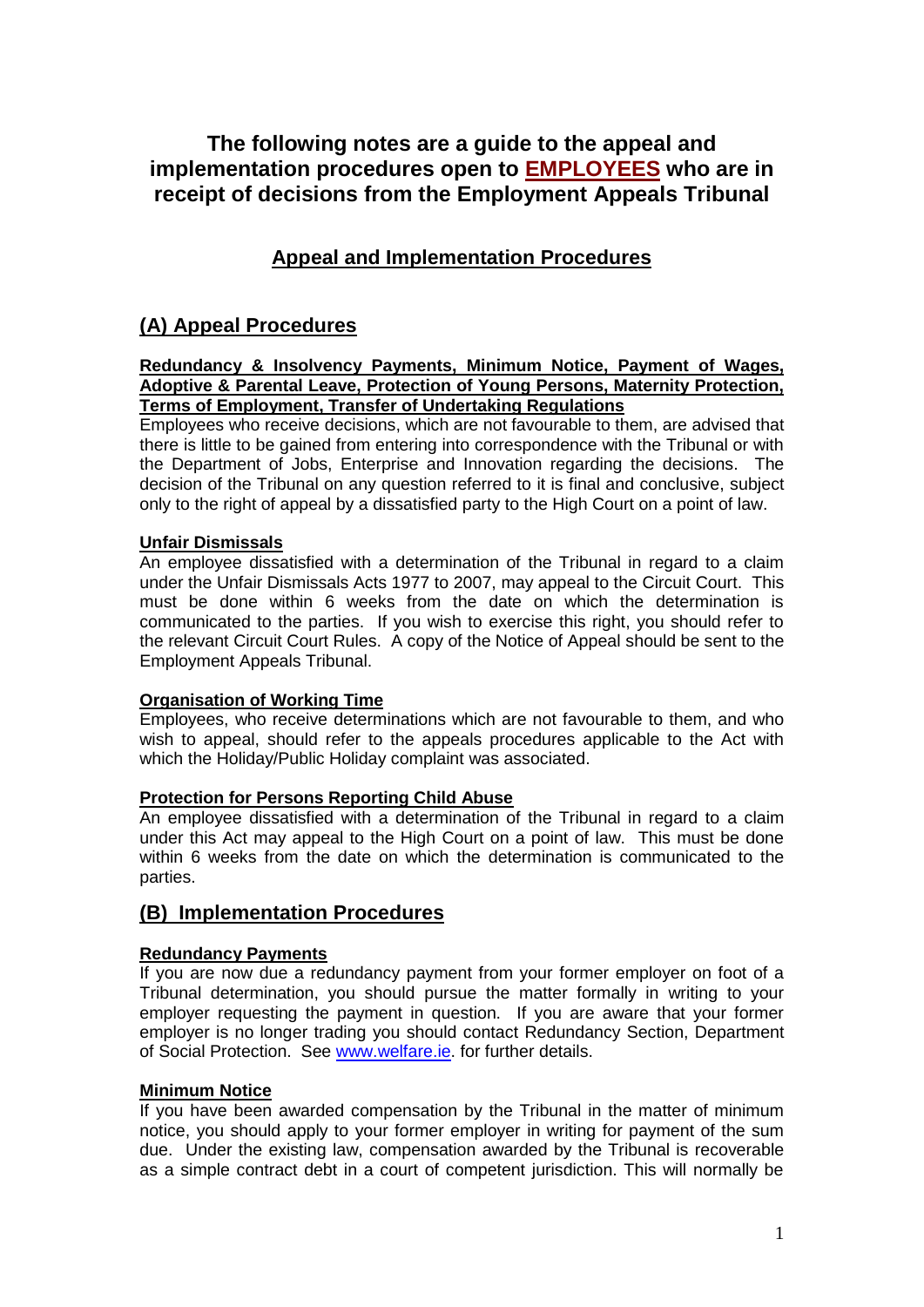the appropriate District Court (if the amount of the award is below €15,000) or the appropriate Circuit Court (if the amount of the award is between €15,000 and €75,000). Alternatively, proceedings for recovery may be instituted and maintained on behalf of an employee by the Minister for Jobs, Enterprise and Innovation or the employee's trade union. If the matter has not been settled to your satisfaction within a reasonable time, please contact Workplace Relations Commission, Information and Customer Service at lo call No: 0818 80 80 90 or 059 9178990 for further information.

# **Unfair Dismissals**

On receipt of a favourable determination, you should communicate with your employer about implementation. An employer should carry out a determination of the Employment Appeals Tribunal within 6 weeks of the date on which the determination was communicated to the parties. If an employer does not carry out, within the said 6 week period, the terms specified in a determination of the Tribunal (which has not been appealed), the employee concerned or the Minister, on behalf of the employee, may apply to the Circuit Court for an order directing the employer to implement the Tribunal determination. In such circumstances, the Circuit Court is empowered, without rehearing the case, to issue an order directing the employer to implement the terms of the Tribunal determination. Alternatively, in cases where the Tribunal determination directed the re-instatement or re-engagement of the employee, the Circuit Court may, if it considers it appropriate, alter that determination to make an order for financial compensation to the employees concerned.

# **Payment of Wages**

In the event that you have received a favourable determination by the Tribunal under the Payment of Wages Act, 1991, you should request your employer, in writing, to implement the terms of the Tribunal's determination. If your employer fails to do so within the time specified by the Tribunal or, where no such time is specified, within six weeks of the determination, you may seek to have the determination enforced in the same manner as an order of the Circuit Court. An employer has the right to appeal a determination of the Tribunal to the High Court on a point of law, within 21 days of receipt of the determination. If the employer exercises this right, you will have to await the outcome of the appeal before commencing enforcement proceedings.

# **Organisation of Working Time**

In the event of an employer failing to comply with a decision of the Tribunal under this Act, the employee concerned may seek to implement the enforcement procedures applicable to the Act with which the Holiday/Public Holiday complaint was associated.

# **Terms of Employment Information**

An employer should carry out a determination of the Employment Appeals Tribunal within 6 weeks, unless the determination is under appeal to the High Court. If the employer fails to implement such a determination, the employee concerned, or the employee's trade union, or the Minister for Jobs, Enterprise and Innovation, on behalf of the employee, may apply to the District Court for an order seeking enforcement of the determination.

# **Insolvency Payments**

In the event that an employer is insolvent for the purposes of the Insolvency Payments Acts, certain awards made by the Tribunal to employees may be payable, subject to statutory limits regarding the number of weeks and the weekly rate of pay. Also, it is essential that the award/determination shall have been made not earlier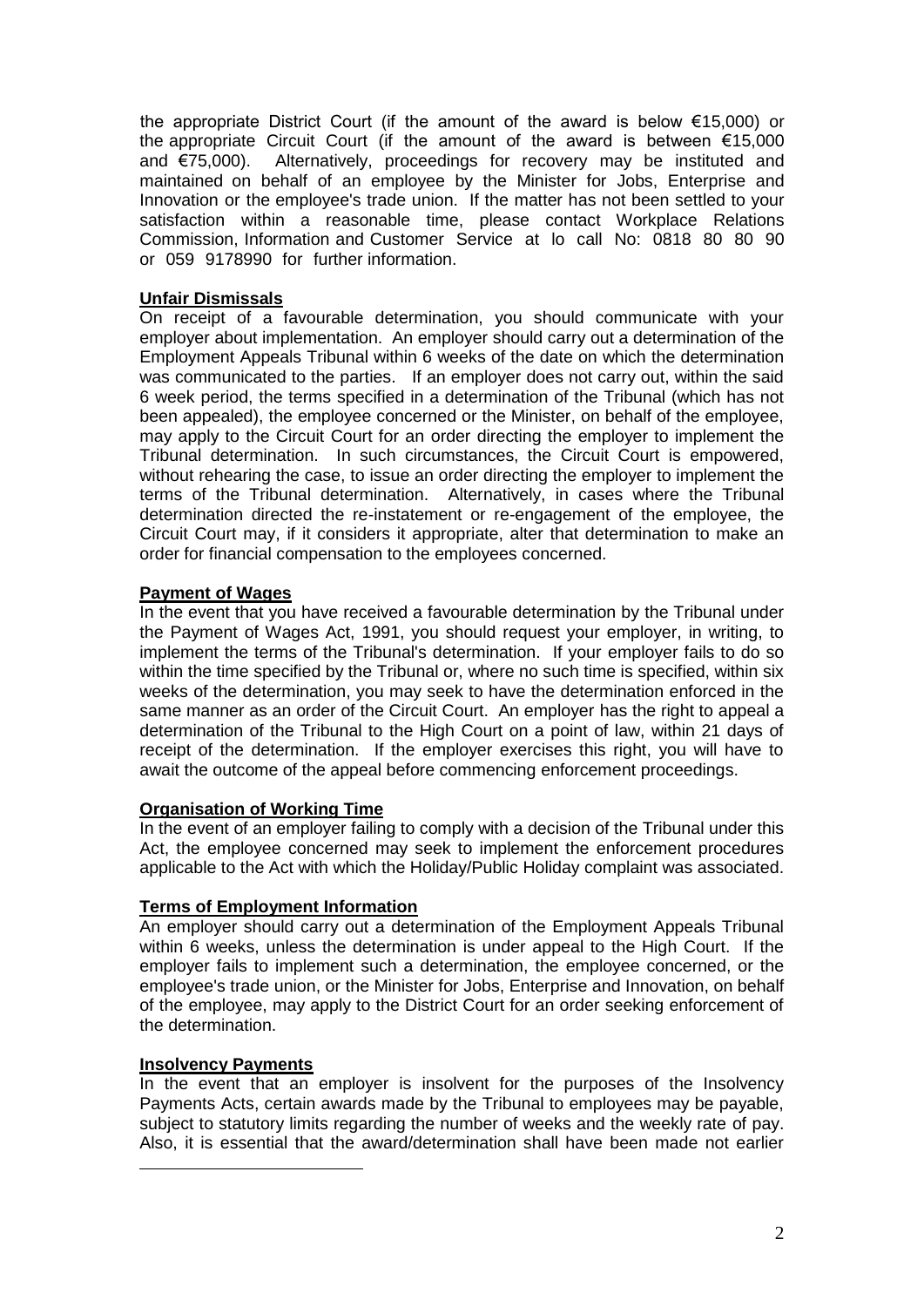than the commencement of the relevant period, which is defined under the acts as the period of eighteen months preceding the relevant date. The relevant date may vary according to the circumstances of each case and may be the date of insolvency or the date of the relevant decision/determination (whichever is the later) or the date of termination of employment. The claim should be made on the relevant statutory form through the employer's representative. Further information is available from Workplace Relations Commission (details above).

# **Transfer of Undertaking Regulations**

An employer should carry out a determination of the Employment Appeals Tribunal within 6 weeks of the date on which the determination was communicated to the parties. If an employer does not carry out, within the said 6-week period, the terms specified in a determination of the Tribunal (which has not been appealed), a claim may be made to the Circuit Court for an order directing the employer to implement the determination of the Tribunal. The claim for this implementation may be made by the employee concerned or, with the consent of the employee, or any trade union (of which the employee is a member), or the Minister, if the Minister considers it appropriate.

# **Maternity Protection**

An employer should carry out a determination of the Employment Appeals Tribunal within four weeks, or any other date so specified by the Tribunal, unless the matter is under appeal. In the event that you have obtained a favourable determination and your employer has failed to comply with its terms, and the matter is not under appeal, proceedings may be instituted in the Circuit Court either by yourself, or the Minister for Justice and Equality, on your behalf, if it is considered appropriate, for redress under the Act.

# **Adoptive & Parental Leave**

An employer, who is not appealing a determination to the High Court on a point of law, should comply with its terms without undue delay. The employee, or Minister for Justice and Equality, on behalf of the employee, may institute proceedings in the Circuit Court for redress under the Acts against an employer who has not complied with the terms of the Tribunals determination.

#### **Protection of Young Persons**

An employer should carry out a determination of the Employment Appeals Tribunal within 6 weeks, unless the determination is under appeal in the High Court. If the employer fails to implement such a determination, the parent or guardian of the employee concerned, the trade union of the young person concerned, or the minister for Jobs, Enterprise and Innovation on behalf of the employee, may apply to the District Court for an order directing the employer to carry out the determination.

#### **Protections of Persons Reporting Child Abuse**

An employer should carry out a determination of the Employment Appeals Tribunal within 6 weeks unless the determination is under appeal to the High Court. If the employer fails to implement such a determination, you or your trade union, or the Minister, on your behalf, may apply to the Circuit Court for an order seeking enforcement of the determination.

**March 2016**